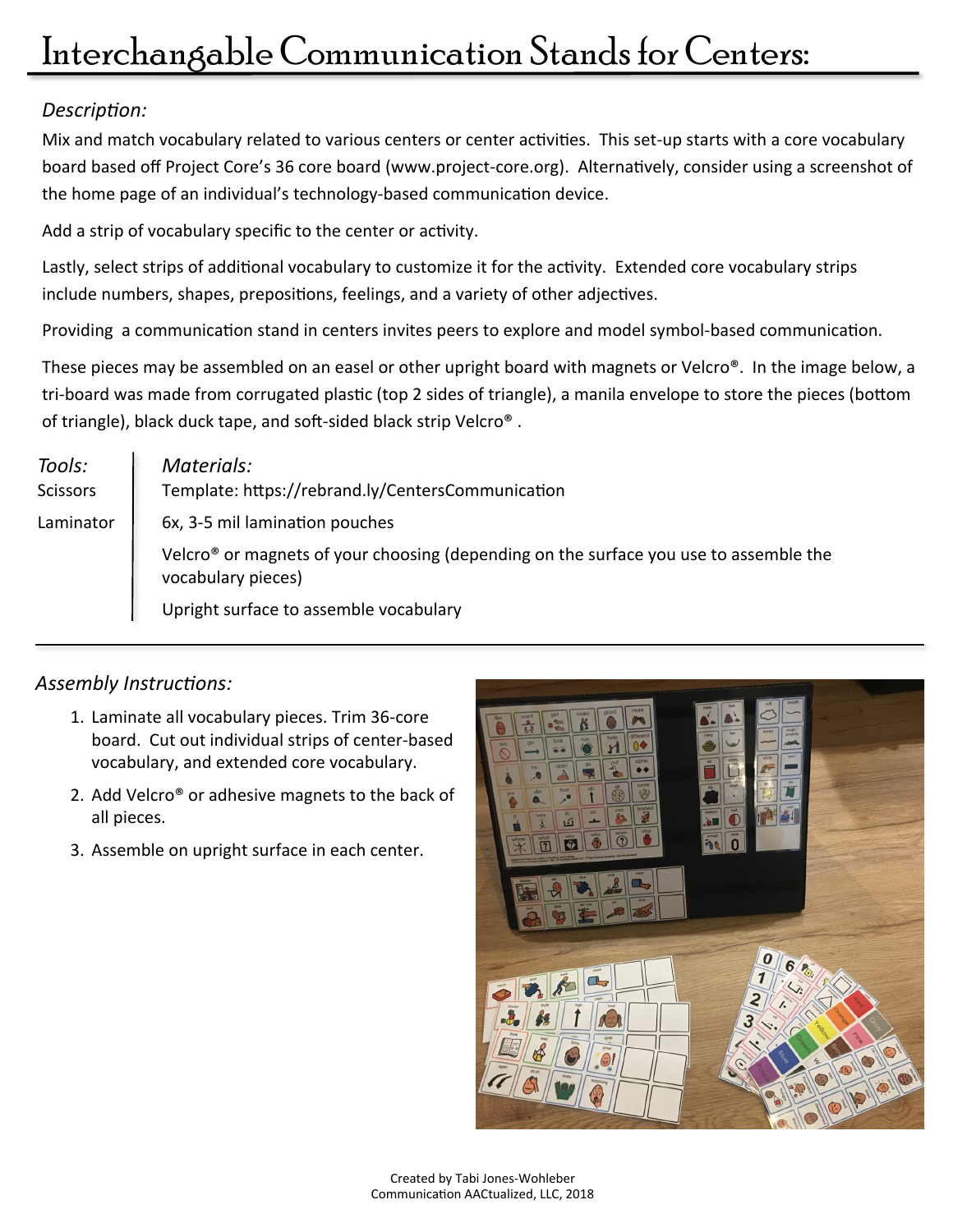

Adapted from Project Core, Center for Disability & Literacy Studies

The Picture Communication Symbols © 1981 - 2015 by Mayer-Johnson LLC. All Rights Reserved Worldwide. Used with permission.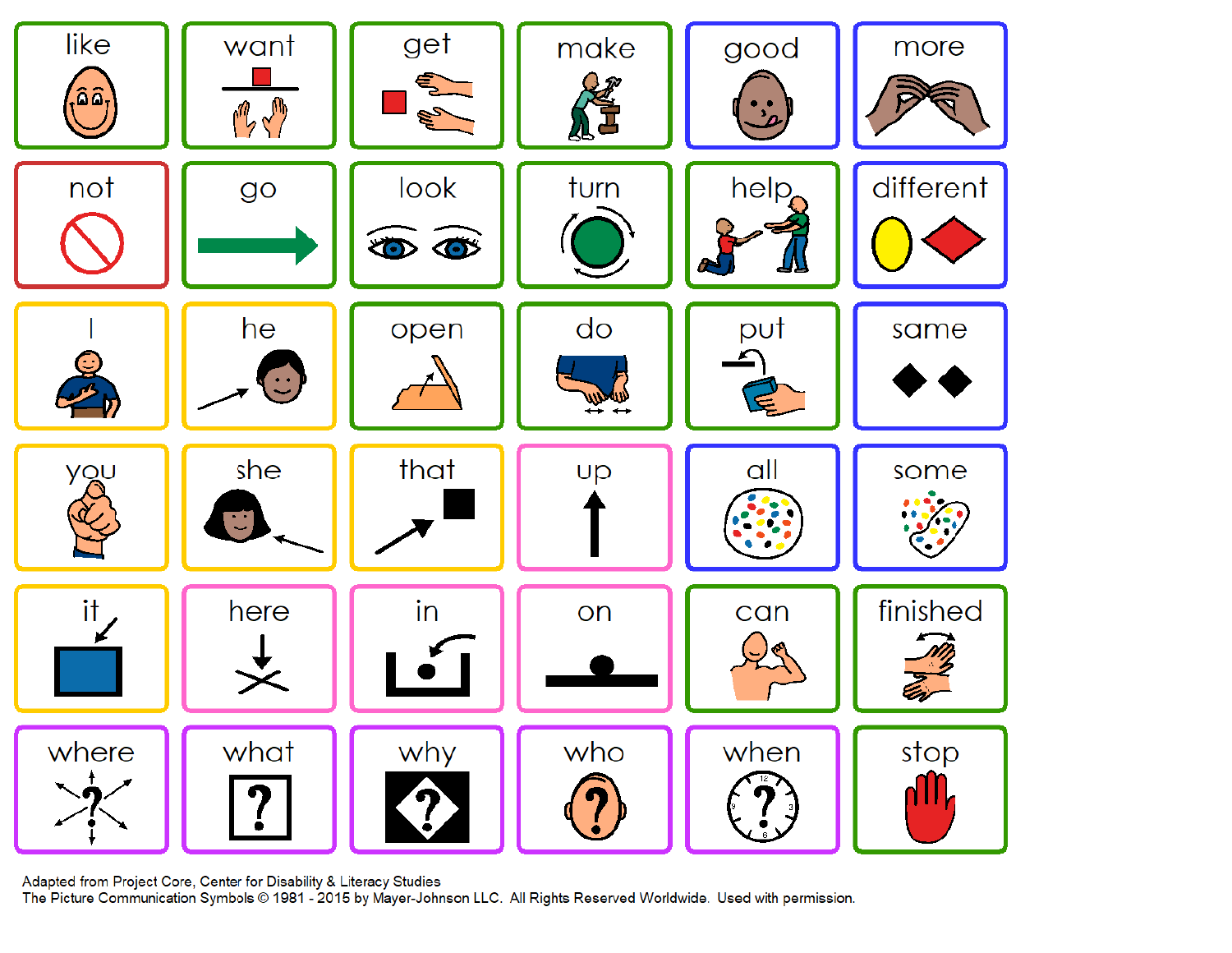

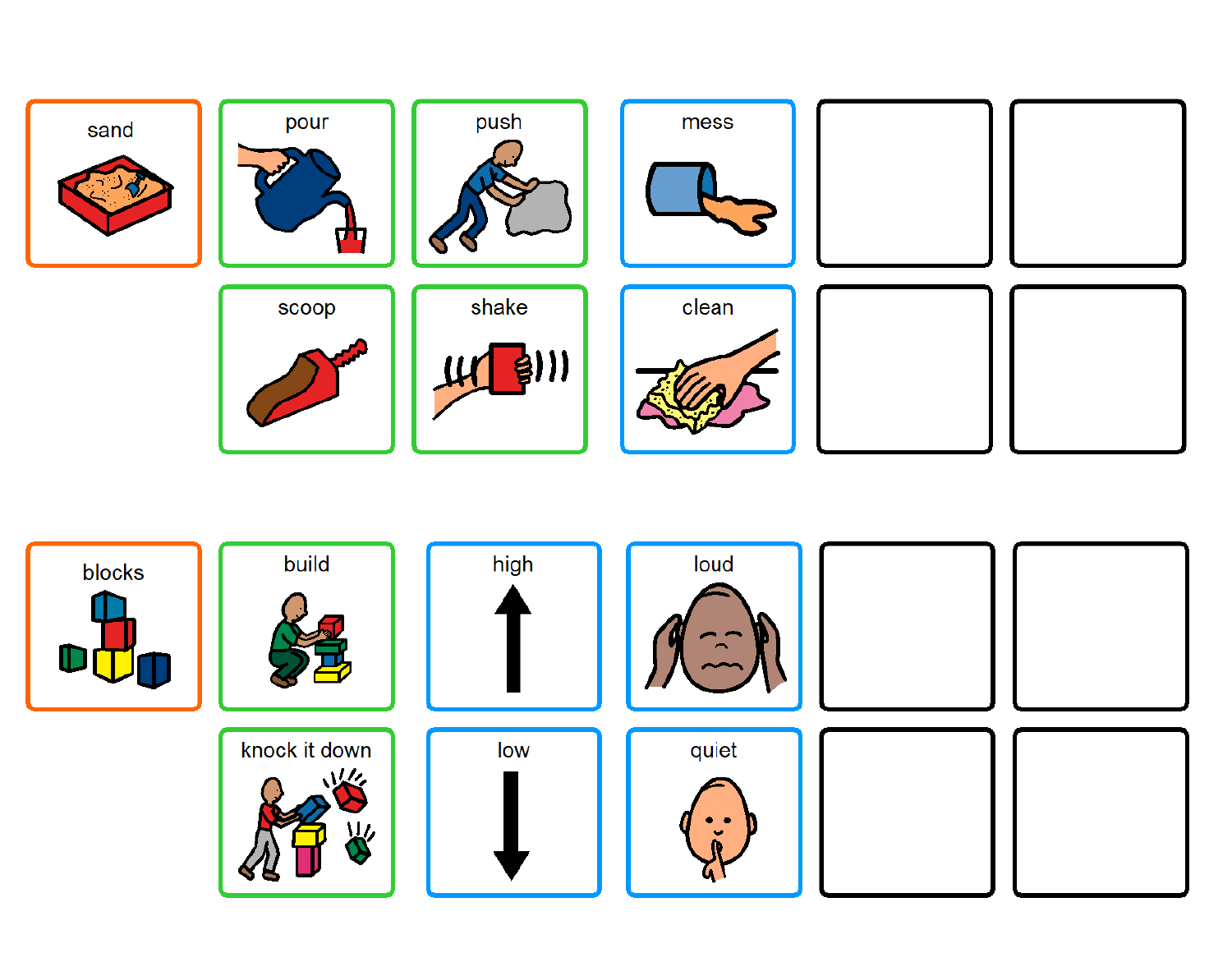

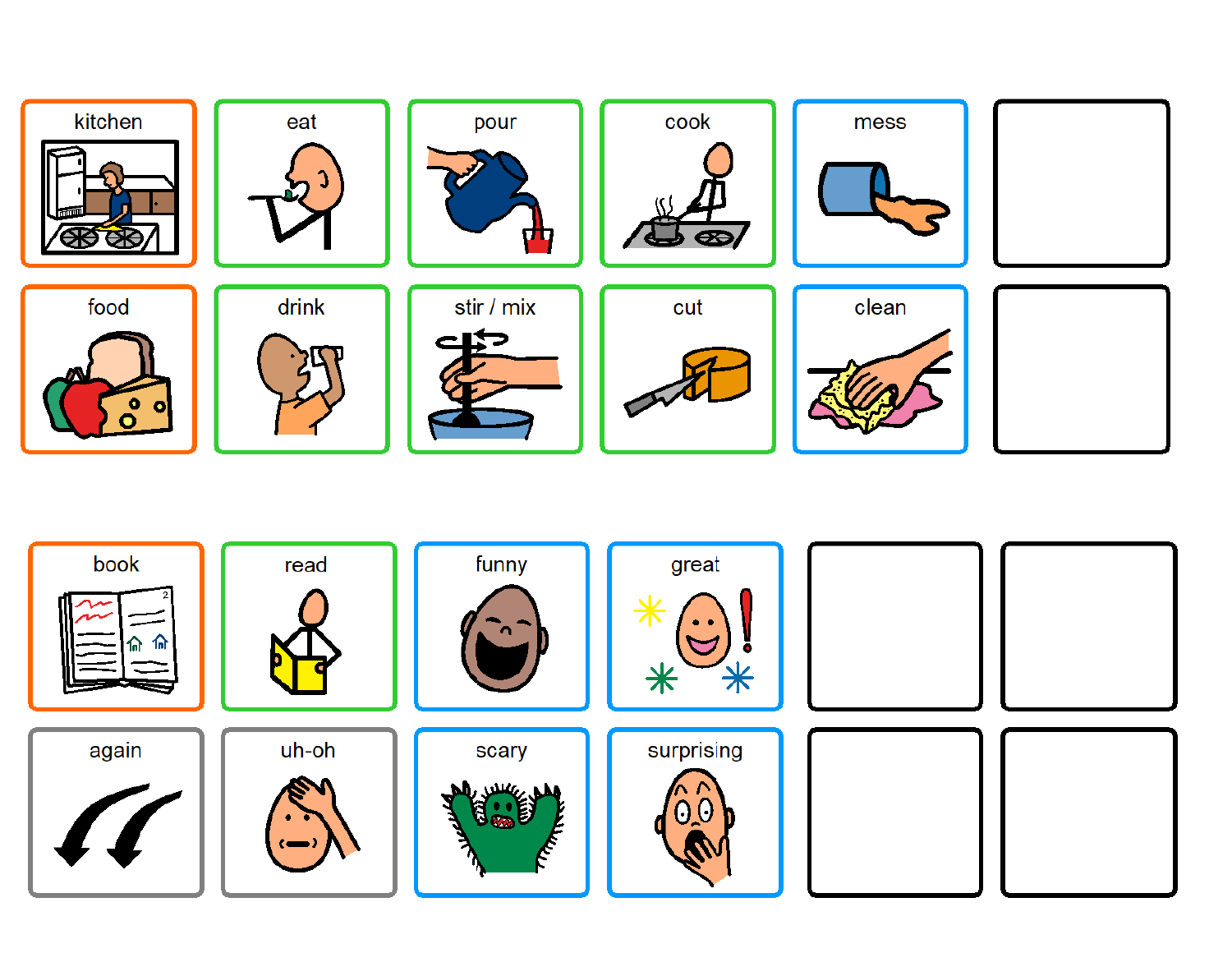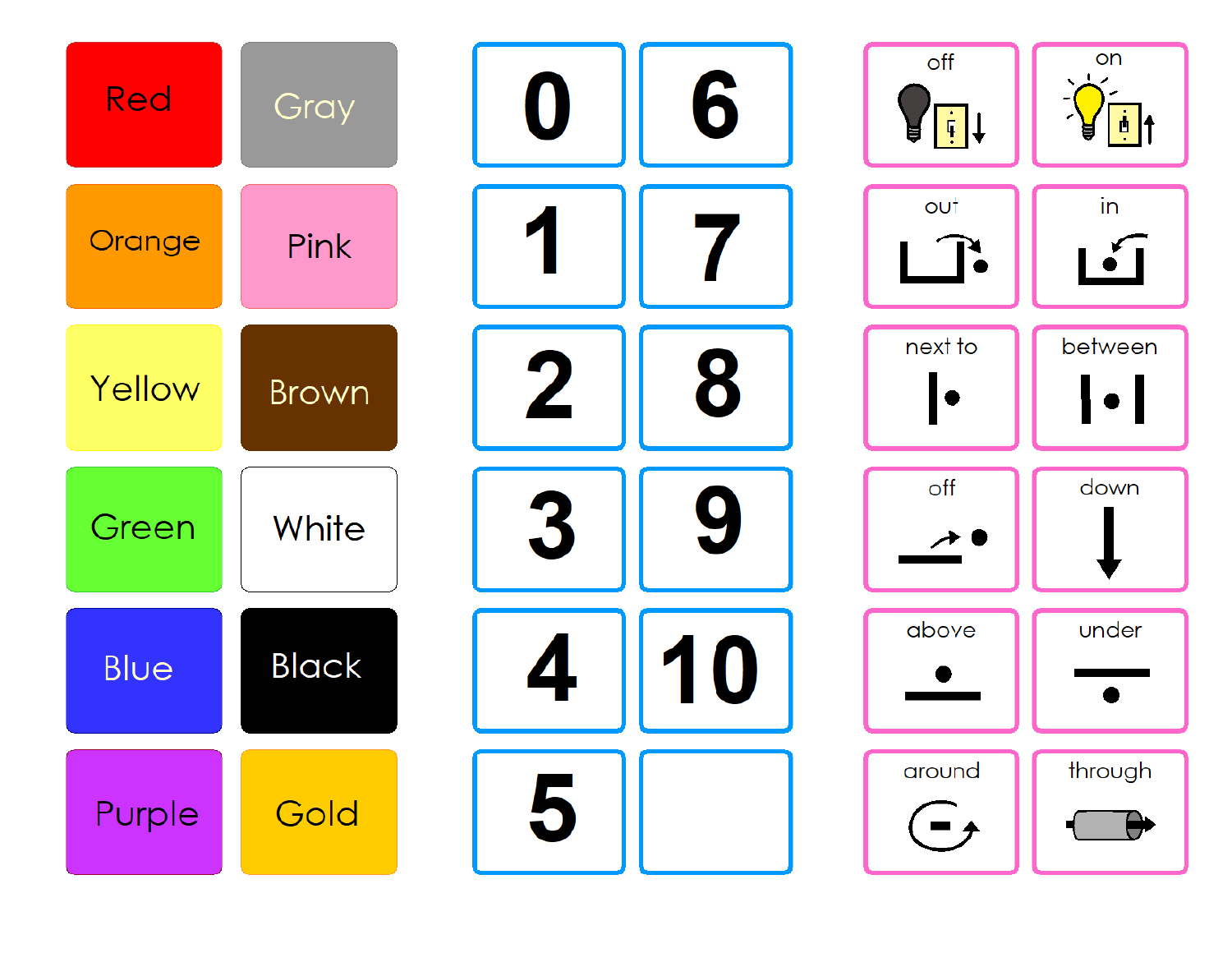